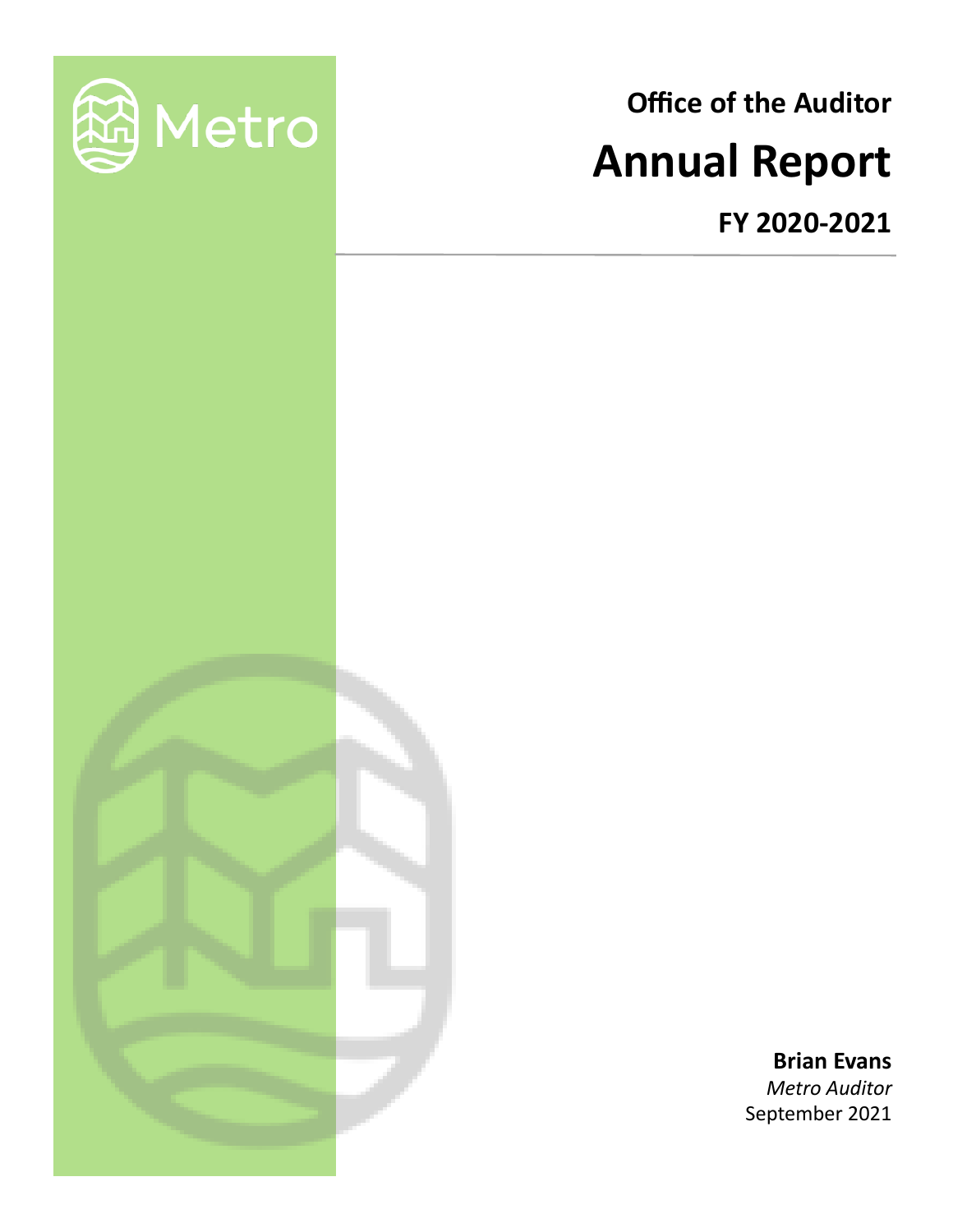Residents of the Metro region:

As I started to write this year's message, I was struck by the similarities to what I wrote last year. It feels like so much has changed, yet so much remains the same. The importance of transparent and accountable government remains a top priority for many of us who live in the region. The Auditor's Office continues to work from home and there are no firm dates for when we will return to the office. Regardless of our physical location, our commitment to providing timely and relevant information about Metro's programs and services is unwavering.

This report provides five-year trends for each of the performance measures I use to assess the efficiency and effectiveness of the Auditor's Office. Continuous improvement is a common theme in the recommendations we make in audit reports. The annual report is a chance to apply the same approach to our own efforts. I use the information to manage resources and make adjustments when needed. I hope you find it informative.

We published three audits last year. Two focused on voter-approved measures to fund affordable housing and related services. The other assessed service equity in some of the region's garbage and recycling programs. The recommendations we made in these audits focused on ensuring promises made to voters were kept and identified ways to improve the efficiency, effectiveness, and equity in the region's solid waste and supportive housing services.

Unfortunately, Covid-19 continued to prevent in-person training events last year, but we were still able to gain from and contribute to the audit profession in a number of ways. Our article about auditing information technology was one of two articles to receive an award by the Association of Local Government Auditors. We also led a webinar sponsored by the Pacific Northwest Intergovernmental Audit Forum about evaluating equity in government services. Staying connected to the wider community of performance auditors keeps our skills sharp and prepares us to respond to emerging risks during these uncertain times.

Sincerely,

Brian Evans Metro Auditor



[www.oregonmetro.gov/auditor](http://www.oregonmetro.gov/regional-leadership/metro-auditor)



Accountability Hotline: 888-299-5460 or [www.metroaccountability.org](file://///alex/work/auditor/confidential/Annual%20Report/2017-18/www.metroaccountabilty.org)

# **About the Auditor's Office**

The office is led by the Metro Auditor; an elected position serving the entire Metro region. Performance audits are the primary responsibility of the office and follow Government Auditing Standards. Performance audits provide independent and objective information to help management and the Metro Council be accountable to the public, reduce costs, and improve program performance. The office also oversees the contract for the annual audit of Metro's financial statements and administers the Accountability Hotline where employees and the public can report concerns about Metro's programs and services.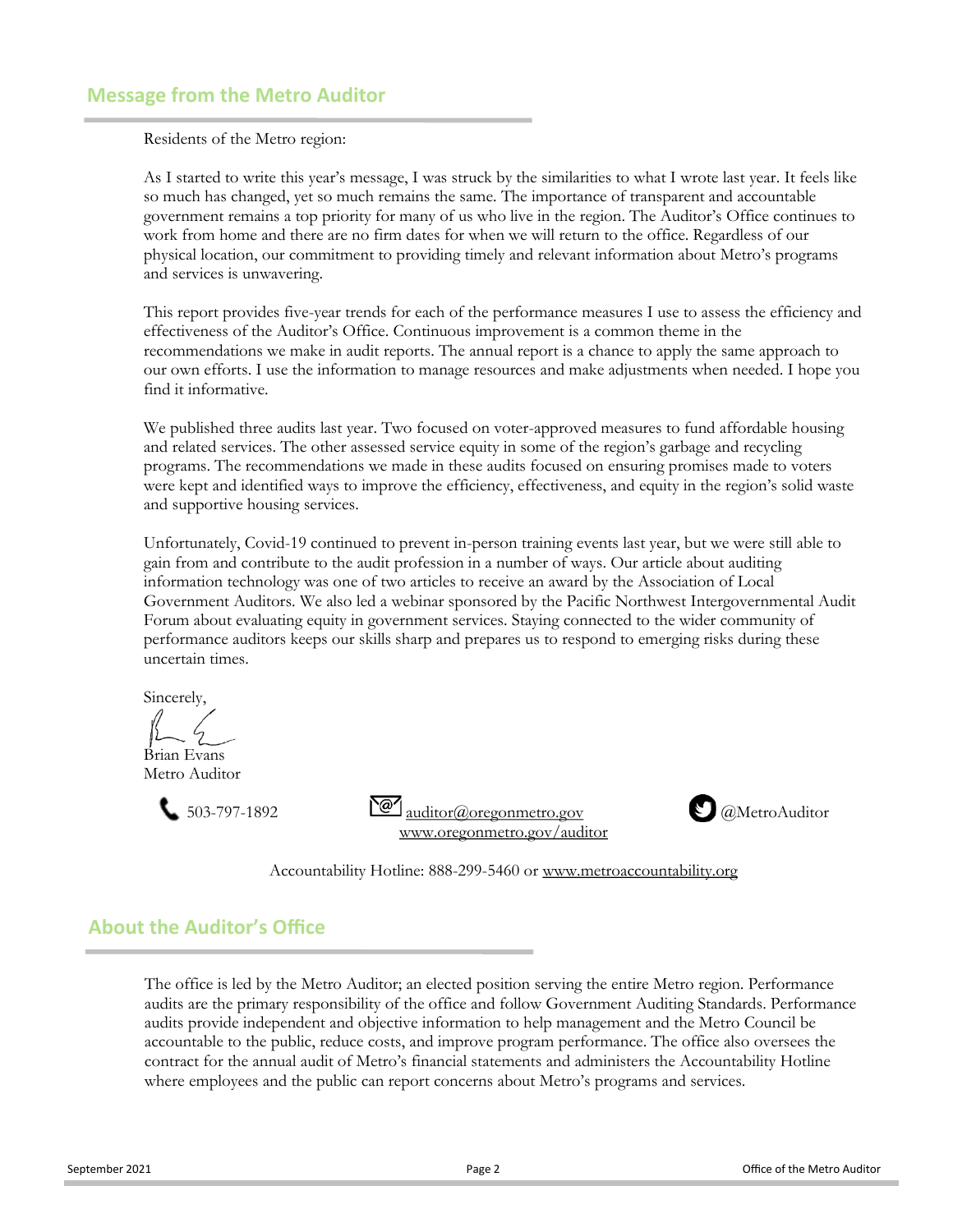Brian Evans is the third elected auditor since the position was created by the Metro Charter in 1995. Prior to being elected, Brian worked in the Auditor's Office and as an economist with Oregon's economic and community development department. The Auditor's Office includes the elected auditor, four management auditors, and an administrative assistant:

- Brian Evans, CIA, CGAP, *Metro Auditor*
- Tracy Evans, *Auditor's Administrative Assistant*
- Angela Owens, CFE, CAPM, *Principal Management Auditor*
- Nicole Pexton, *Senior Management Auditor*
- Simone Rede, CIA, CGAP, *Principal Management Auditor*
- Elliot Shuford, *Senior Management Auditor*

To meet audit standards, auditors are required to complete 80 hours of continuing professional education every two years. Auditors attend and lead training on performance auditing topics. They also participate in an annual retreat to plan their work, and enhance communication and teamwork.

## **Mission and Values**

## **Our mission is to:**

- Ensure that Metro is accountable to the public;
- Ensure that Metro's activities are transparent; and
- Improve the efficiency and effectiveness of Metro programs and services.

It is our vision to be relevant and efficient, choosing the right areas to audit and completing audits quickly, so Metro can continually improve its services and be accountable to the public. Audit findings and recommendations are presented publicly before the Council and are intended to assist the Council and Chief Operating Officer in making improvements to better serve the public. Reports are published on the Metro Auditor's web page.

### **Our values are:**

- Professionalism
- Wise and equitable use of resources

• Supporting findings with fact

- Ethical behavior
	- Open mindedness
- Fairness
- Public service
- Respecting others
- Teamwork

# **Performance measures**

The performance of the Auditor's Office is measured by reviewing results in the following areas:

- Average hours to complete an audit and number of audits completed;
- Number of audits completed per full-time equivalent (FTE) employee;
- Audit hours per department;
- Auditee feedback;
- Recommendation implementation rate; and
- Average days to close cases reported to the Accountability Hotline.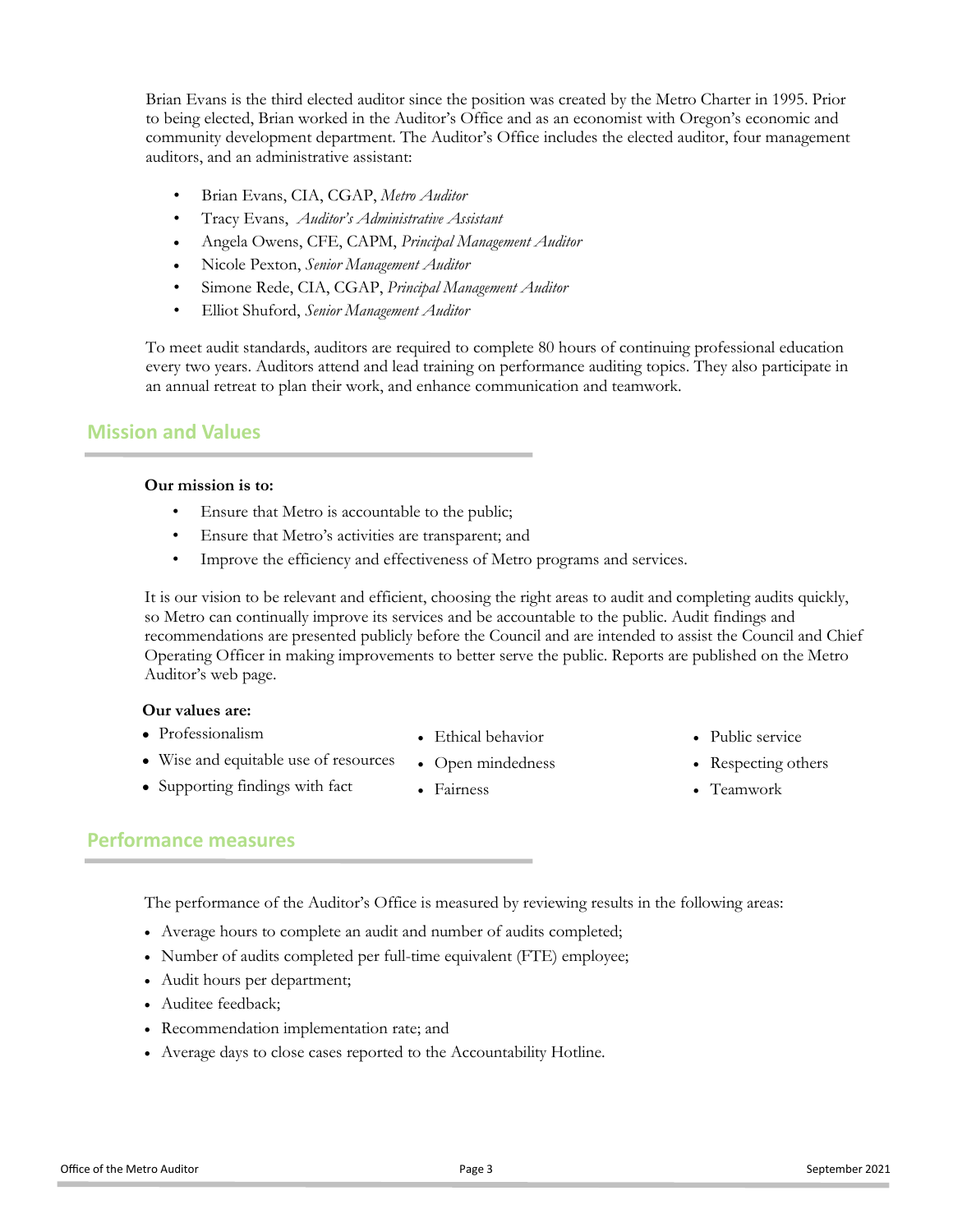### **Average audit hours and number of audits**

Average audit hours and the number of audits completed measure the office's efficiency. In FY 2020-21, three audits were completed. The hours required to complete each audit ranged from 664 to 3,345. The average was 2,018 hours.

Audits vary in length, depending on their scope and complexity. Average audit hours in FY 2020-21 were higher than last year due to two audits that had broad scopes of work. This led to fewer audits being completed, but with more hours devoted to each.



The three audit reports published in FY 2020-21 included two full audits and one audit with a limited scope (Supportive Housing Services). A total of 25 recommendations were made. The audit reports released were:

- Affordable Housing Bond (January 2021)
- Solid Waste Service Equity (March 2021)
- Supportive Housing Services (May 2021)

#### **Audits per FTE**

Another way to measure efficiency is by looking at the number of audits completed per full-time equivalent (FTE) employee. In FY 2020-21, 0.8 audits per FTE employee were completed, which was less than the previous year. Available staff hours and the scope of the audit determine the number of audits that can be completed each year. The length is affected by the complexity of the subject and size of the program.

Generally, the office tries to complete one and a half audits per FTE employee each year. We did not meet our performance target last year. Reduced staff schedules and the timing of audits



were two contributing causes. Smaller scoped audits and refining of some of our procedures should help improve our efficiency in the coming year.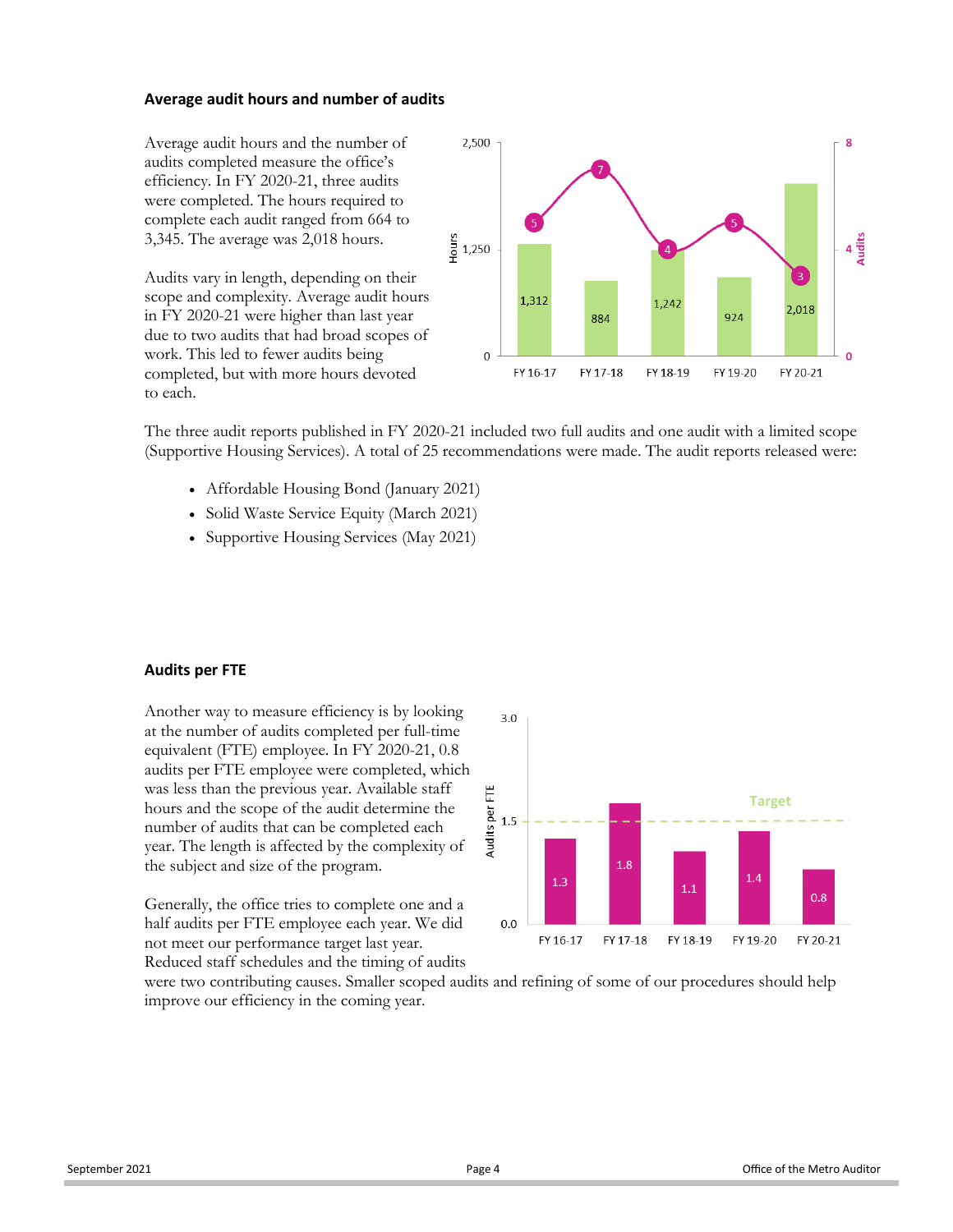## **Audit hours by department**

This measure is used to evaluate the office's effectiveness by showing how audit hours were distributed among Metro departments. It is calculated by dividing the total audit hours spent in each department by the department's size as measured by annual expenditures. In the last five years, about 90 audit hours were used for each \$1 million spent annually. If our office was able to provide equal coverage, each department would be stacked along the average line. In reality, more time is spent in some departments than others for a variety of reasons, including audit timing and greater risks in some programs and services.

Over the last five years, audit hours have been somewhat unevenly distributed between departments when taking into account their size. More time was spent in Communications, Information Services, Finance and Regulatory Services, Metro Attorney, COO/Council Office, Research Center, Planning and Development, and Human Resources relative to their level of expenditure. In contrast, relatively less time was spent in other parts of the organization such as Parks and Nature, Oregon Zoo, Waste Prevention and Environmental Services, Oregon Convention Center, P'5 Centers for the Arts, and Expo Center. While some unevenness is expected, this type of analysis is considered when developing the audit schedule. This year's audit schedule includes topics that will help rebalance audit coverage.

## **Some departments had fewer audit hours than expected and some had more audit hours than expected**



Average Audit Hours per \$1 Million Expenditure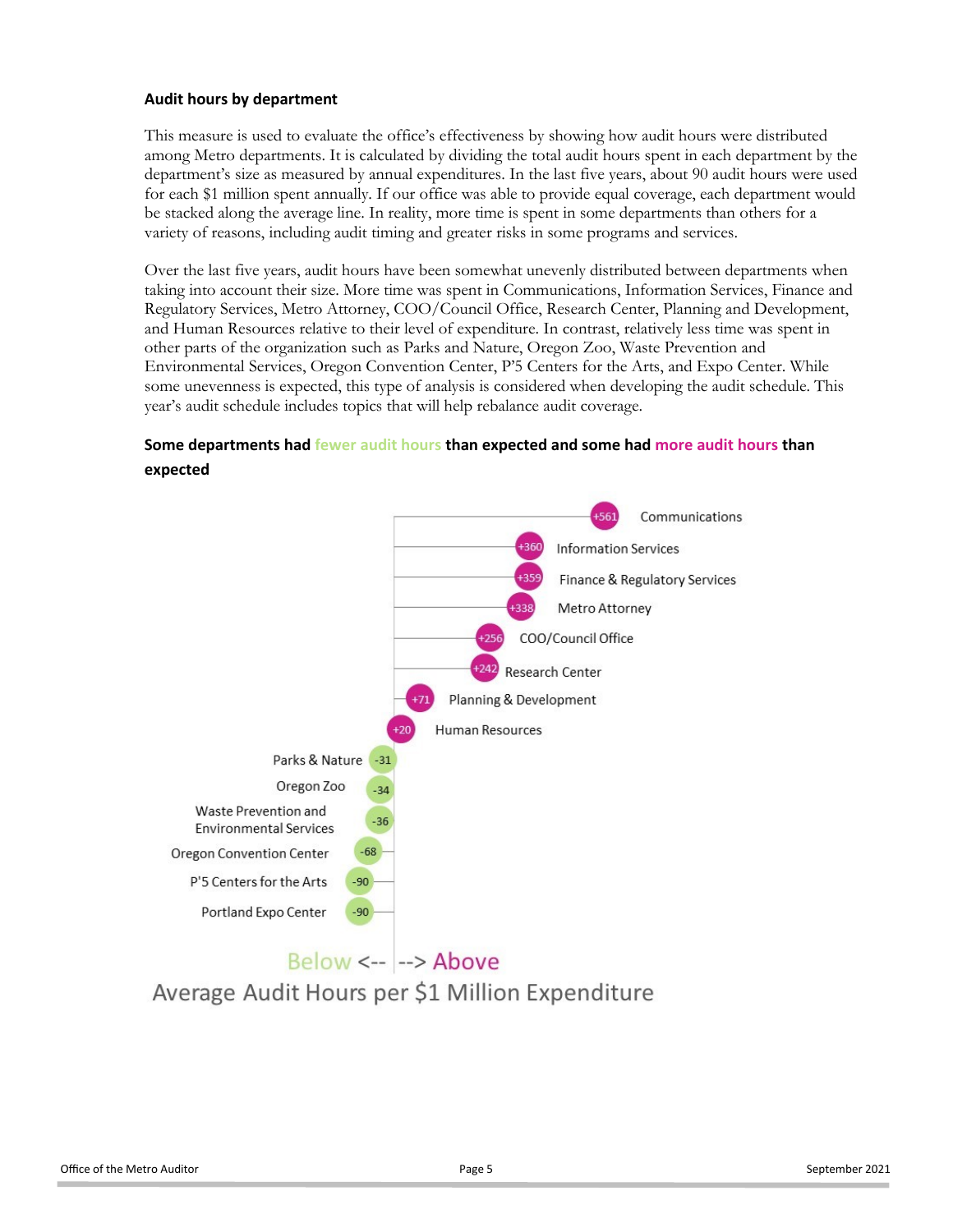## **Auditee feedback**

Surveys are a way to get input on the quality of our work. After an audit is published, we ask those involved to provide feedback through an anonymous survey. Survey questions are designed to get information about the audit process, staff, report, and overall satisfaction.

In FY 2020-21, the average level of agreement about the value of our work was 4.4 out of 5. This exceeded our performance target and indicated satisfaction with our reports, staff, and overall process. The response rate for all



post-audit surveys was 16%. That was lower than recent years and indicates a need to ensure more feedback is received. We will try new strategies in the coming year to increase the response rate.

## **Recommendation implementation rate**

The percentage of recommendations implemented shows how much impact audits have on the organization. Each January, the office asks directors to report on the status of recommendations made in the last five years. That information, combined with the conclusions from any follow-up audits we've completed, is used to track the percentage of recommendations implemented after an audit is released.

Our performance target is at least 75% of the recommendations will be implemented within five years. According to the most recent information, 93% of our recommendations were implemented



for the audits released in FY 2015-16. Exceeding the performance target shows that management has taken sufficient action to address the risks identified in our audit reports.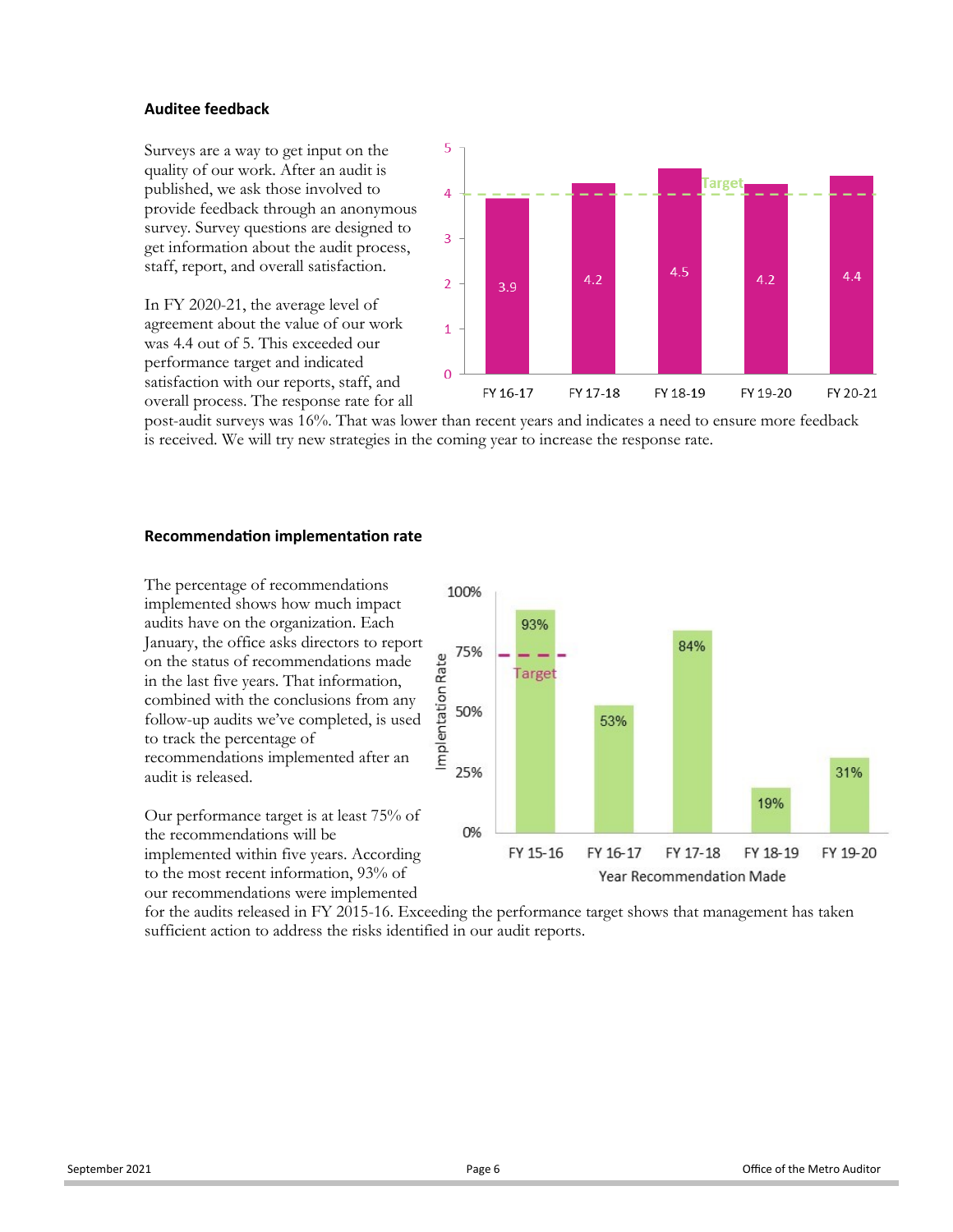# **Audit schedule**

The following audits are in process or scheduled to be started in FY 2021-22. Audit topics are selected based on input from Metro Council, department management, audit staff, and the public. In addition, we conduct a risk assessment to identify high-priority topics.

| <b>Audit Title</b>                                    | <b>Start Date</b> | <b>Expected</b><br><b>Completion Date</b> |
|-------------------------------------------------------|-------------------|-------------------------------------------|
| Diversity, Equity, and Inclusion Program              | January 2021      | October 2021                              |
| Emergency Management Follow-up                        | February 2021     | October 2021                              |
| Surplus Property                                      | <b>TBD</b>        | <b>TBD</b>                                |
| Natural Areas Program                                 | <b>TBD</b>        | <b>TBD</b>                                |
| P'5 Centers for the Arts Intergovernmental Agreements | TBD               | <b>TBD</b>                                |
| Financial Condition of Metro FY2011-12 to 2020-21     | TBD               | <b>TBD</b>                                |

## **Expenditures**

Expenditures in FY2020-21 rose by just under 1% compared to the previous year. This was the result of a 1% increase in personnel costs combined with a 6% decrease in spending on materials and services. Spending was reduced for a second consecutive year to respond to the financial impacts of Covid-19.



# **Staffing available**

This graph represents actual staff hours available. In FY 2020-21, there were 7,838 audit hours available, or 3.8 full-time equivalent (FTE) employees . Over the last three years, staffing has been slightly below the full budgeted level. Last year this was caused by schedule reductions to respond to the financial constraints from Covid-19.